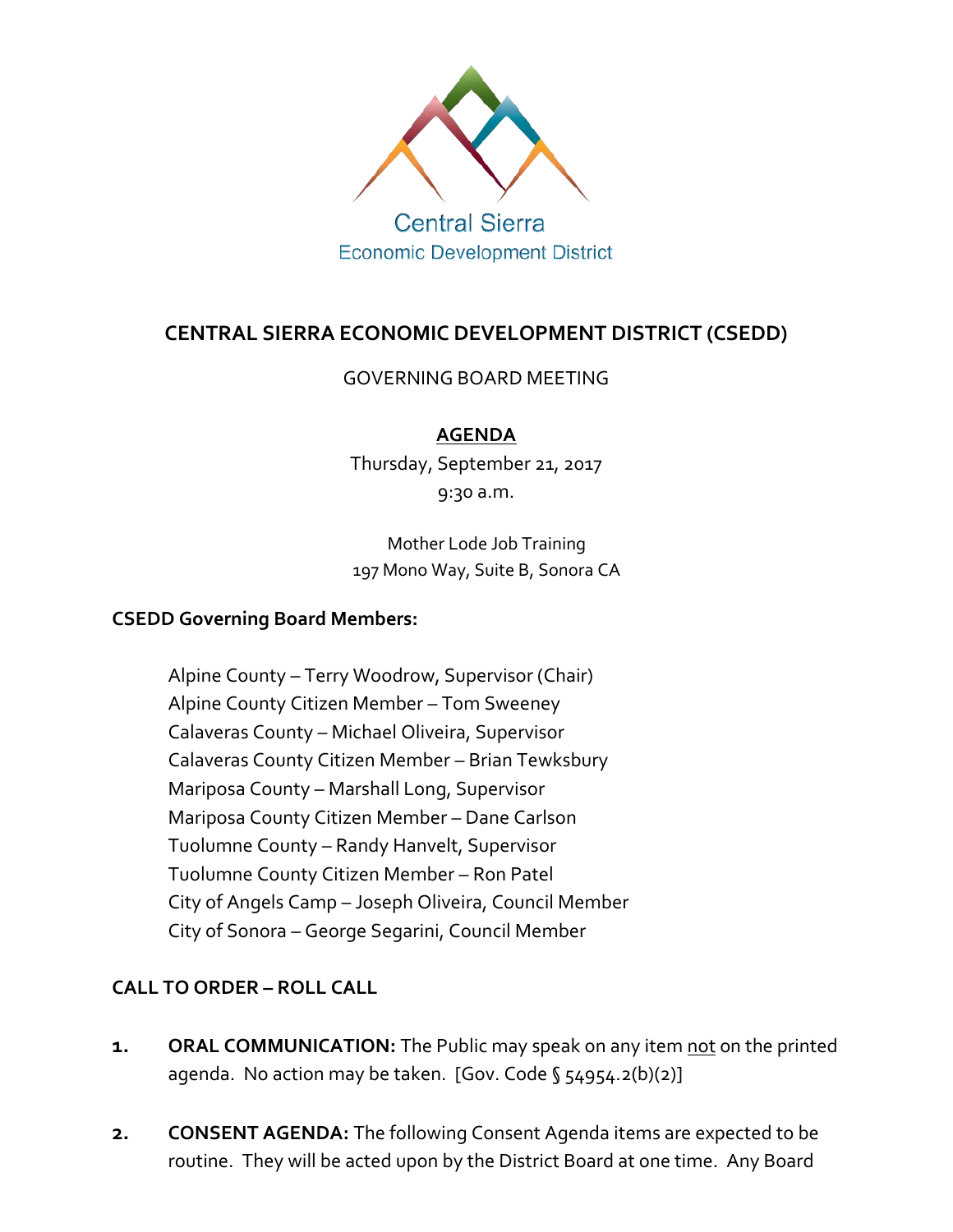

Member, staff member or interested person may request that any Consent items be removed for discussion.

a. Approval of the Minutes of the June 22, 2017 meeting of the CSEDD Governing Board.

# **3. OLD BUSINESS:**

a. New member Amador County (Discussion and Possible Action) Carlyn Drivdahl, Tuolumne County Deputy County Counsel

## **4. NEW BUSINESS:**

a. Partnerships, Contracts and Economic Development Update

# **5. NEXT MEETING:**

- a. Date: November 16, 2017 Time: 9:30 am Mother Lode Job Training, 197 Mono Way, Suite B, Sonora, CA
- b. Align with MLJT Governing Board (Discussion and Possible Action)

# **6. ADJOURN**

In accordance with the American with Disabilities Act, if you need special assistance (i.e. auxiliary aids or services) in order to participate in this public meeting, please contact the Administrative Assistant of the Tuolumne County Economic Development Authority (TCEDA) at 209-989-4058. Notification 48 hours prior to the start of the meeting will enable the Administrative Assistant to make reasonable accommodations to ensure accessibility to this meeting.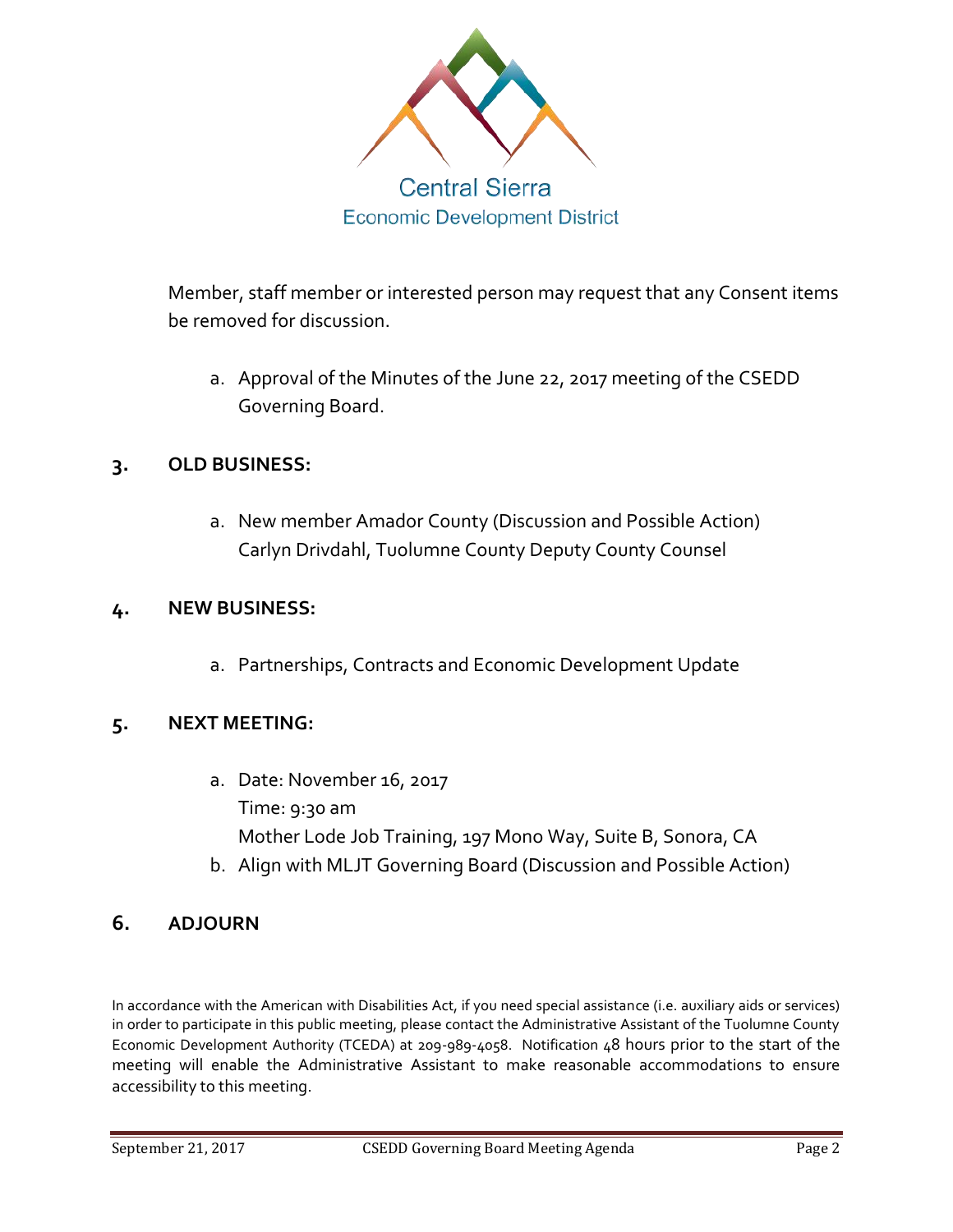# **MINUTES OF THE REGULAR MEETING OF THE GOVERNING BOARD OF THE CENTRAL SIERRA ECONOMIC DEVELOPMENT DISTRICT**

# TUOLUMNE COUNTY ECONOMIC DEVELOPMENT AUTHORITY

Thursday, June 22, 2017

### 9:30 a.m.

## **1. ROLL CALL**

Terry Woodrow brought the regular meeting of the Central Sierra Economic Development District (CSEDD) to order at 9:30 a.m., asked for the roll call to establish which Directors were present and to confirm that there was a quorum.

#### **The following Directors of the Governing Board were present:**

| <b>Alpine County</b>                   | Terry Woodrow, Supervisor (Chair)      |
|----------------------------------------|----------------------------------------|
| <b>Calaveras County Citizen Member</b> | <b>Brian Tewksbury</b>                 |
| Calaveras County                       | Michael Oliveria, Supervisor (9:55 am) |
| City of Angels Camp                    | Amanda Folendorf, Council Member       |
| City of Sonora                         | George Segarini, Council Member        |
| Mariposa County                        | Marshall Long, Supervisor              |
| <b>Tuolumne County</b>                 | Randy Hanvelt, Supervisor              |
| <b>Tuolumne County</b>                 | Ron Patel                              |

#### **The following Directors of the Governing Board were absent:**

| Alpine County Citizen Member   | <b>Tom Sweeney</b> |
|--------------------------------|--------------------|
| Mariposa County Citizen Member | Dane Carlson       |

#### **Others in Attendance:**

| <b>CSEDD Executive Director</b> |
|---------------------------------|
| <b>Board Secretary</b>          |
| County Counsel/ CSEDD Legal     |
| Mother Lode Job Training        |
|                                 |

A quorum was confirmed with 7 board members present at roll call of the CSEDD Governing Board Meeting.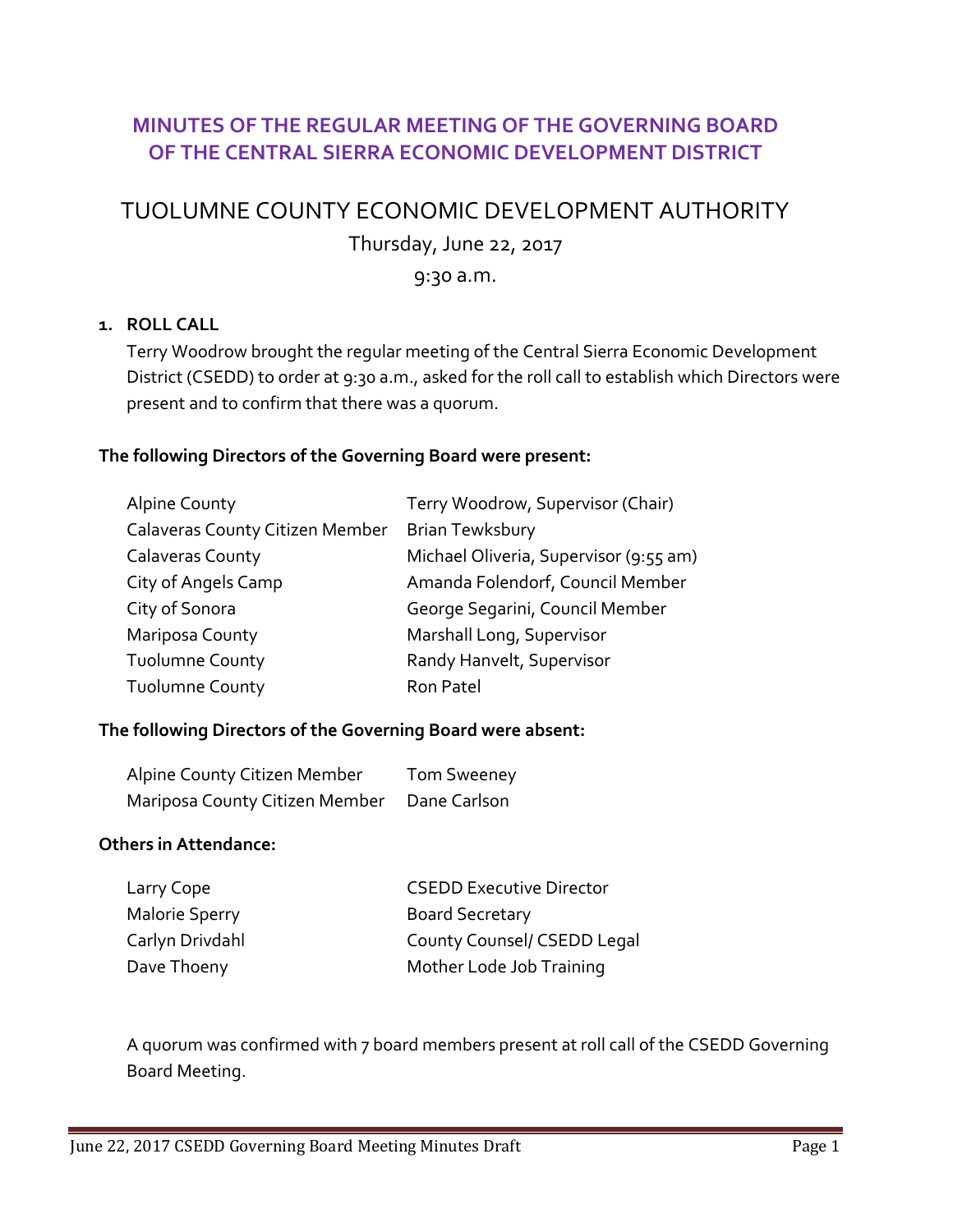#### 1. **ORAL COMMUNICATION:**

Randy Hanvelt introduced an intern, Adrian, who will be working with him this summer.

#### 2. **CONSENT AGENDA:**

A. Approval of the Minutes of the May 19, 2017 meeting of the CSEDD Governing Board.

Motion: Randy Hanvelt made a motion to approve the minutes of the May 19, 2017 CSEDD Governing Board meeting. Marshall Long seconded the motion. The motion was approved by a 7-0-0 vote.

#### 3. **OLD BUSINESS**

A. Changes to CEDS (Discussion and Possible Action)

Larry Cope informed the group that he worked with Terry and Randy to develop Objective 9, the wording to be added to the CEDS to reflect forest health and management. The group took a minute to review the document. There were some minor grammatical errors and suggestions from the group.

Motion: Marshall Long motioned to accept Objective 9 with the suggested changes. Amanda Folendorf seconded the motion. The motion was approved with a 7-0-0 vote.

Larry informed the group that he is still waiting to hear back from EDA on whether the changes can just be implemented immediately by EDA or if there needs to be a public comment period and then a public hearing in which the item would have to come back to the CSEDD Board for another vote. He will work with the new CSEDD Management to implement.

## 4. **NEW BUSINESS:**

A. Consideration and Possible Action on a Professional Services Agreement for Consulting and Administrative Services.

Carlyn Drivdahl passed out a packet of information that contained the two proposals that were submitted for the CSEDD Management as well as a proposed contract. The